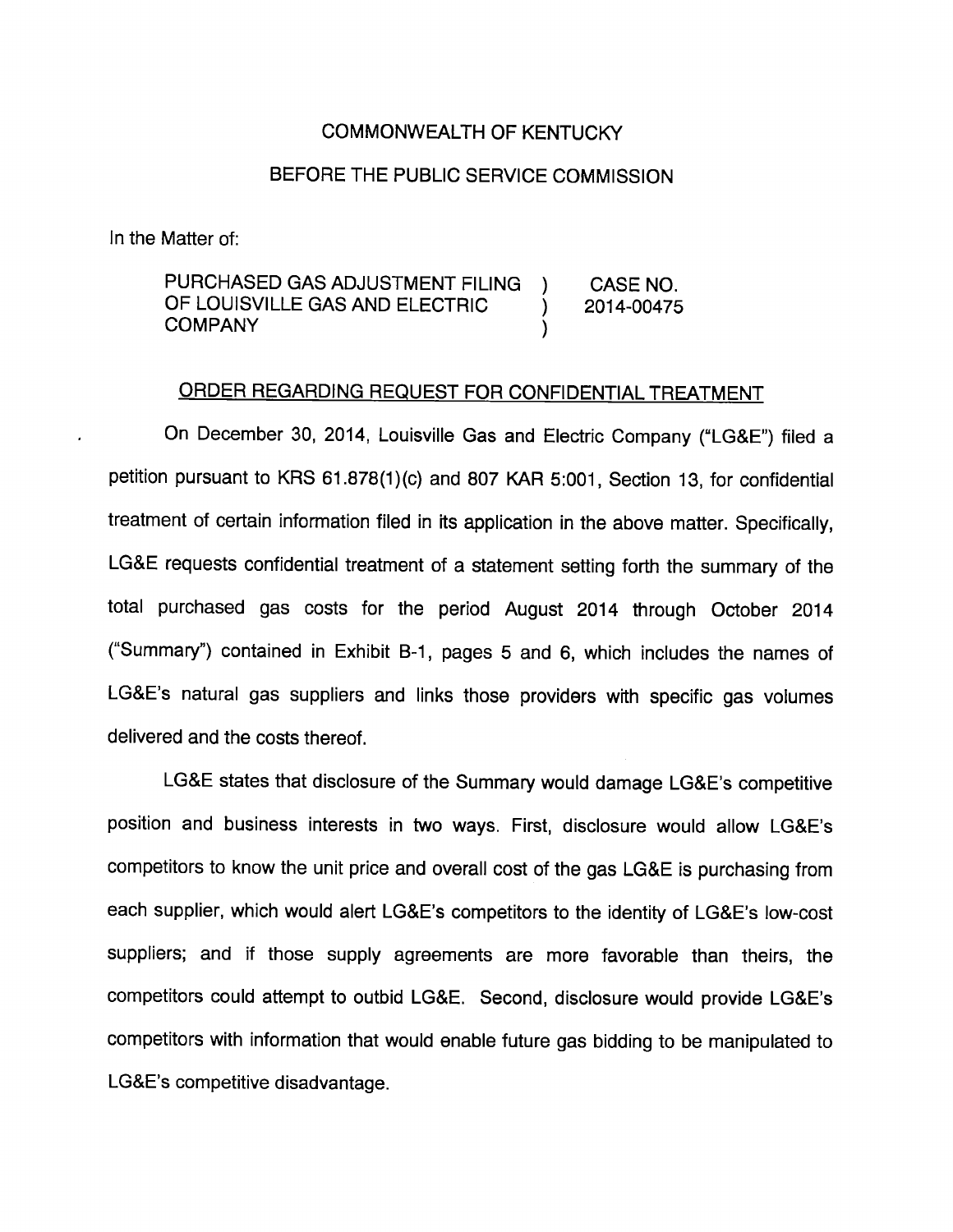LG&E states that information of the type described in Exhibit B-1, pages 5 and 6, has been granted confidential treatment in its prior Gas Supply Clause filings. LG&E also states that this information is not disseminated within LG&E except to those employees with a legitimate business need to know and act upon the information.

Having carefully considered the petition and the materials at issue, the Commission finds that;

1. The materials for which LG&E seeks confidential treatment meet the criteria for confidential treatment and are exempted from public disclosure pursuant to KRS 61.878(1 )(c) and 807 KAR 5:001, Section 13.

2. The materials for which LG&E seeks confidential treatment should not be placed in the public record or made available for public inspection for an indefinite period of time, due to the highly confidential and proprietary nature of the information requested to be held confidential, the disclosure of which could result in competitive injury.

IT IS THEREFORE ORDERED that:

1. LG&E's petition for confidential protection is hereby granted.

2. The materials for which LG&E seeks confidential treatment shall not be placed in the public record or made available for public inspection for an indefinite period of time.

3. Use of the materials in question in any Commission proceeding shall be in compliance with 807 KAR 5:001, Section 13(9).

4. LG&E shall inform the Commission if the materials in question become publicly available or no longer qualify for confidential treatment.

Case No. 2014-00475

 $-2-$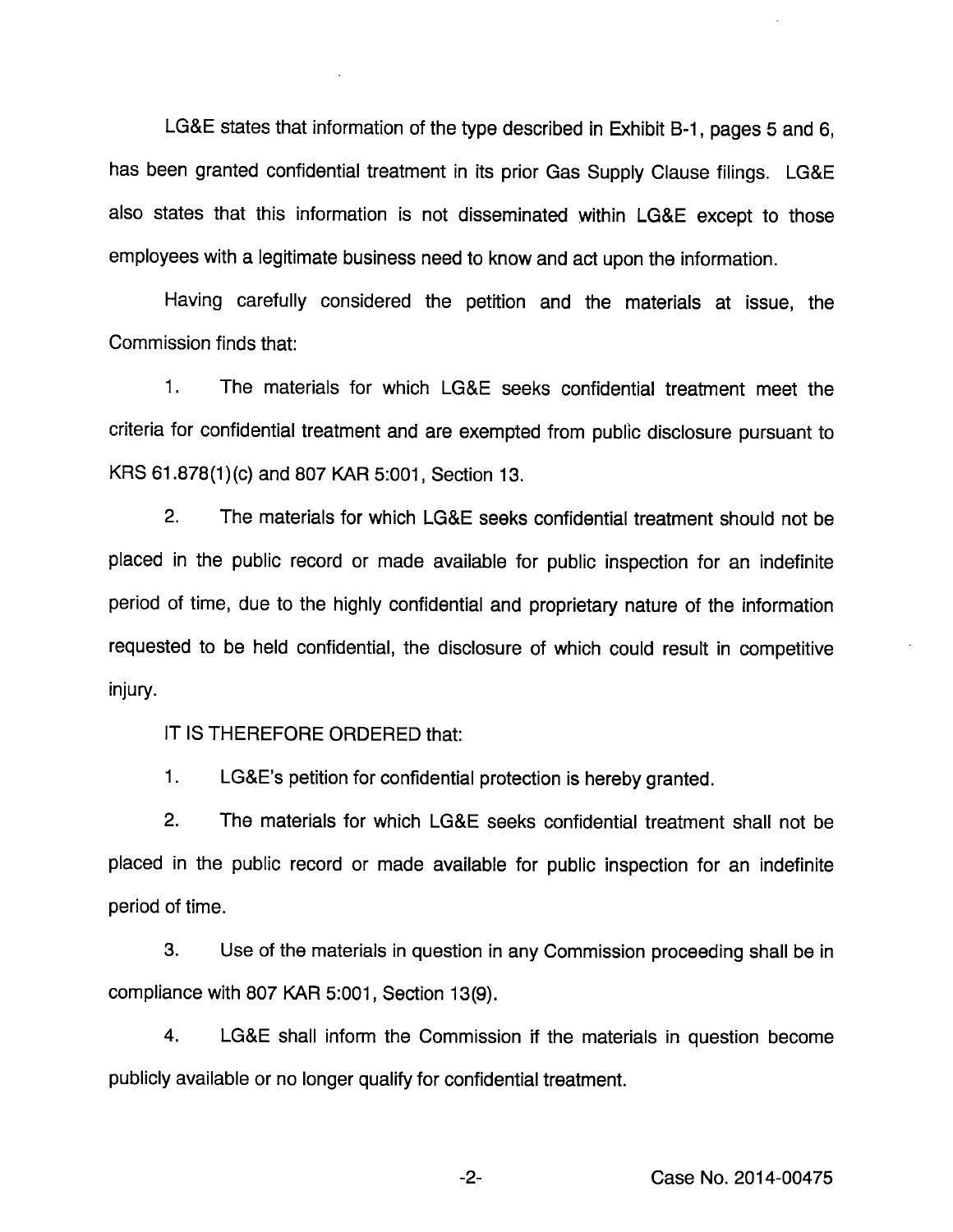5. If a non-party to this proceeding requests to inspect materials granted confidential treatment by this Order, the Commission shall notify LG&E in writing and direct LG&E to demonstrate within 20 days of its receipt of the notice that the materials still fall within the exclusions from disclosure requirements established in KRS 61.878. If LG&E is unable to make such demonstration, the requested materials shall be made available for inspection. Otherwise, the Commission shall deny the request for inspection.

6. The Commission shall not make the requested materials available for inspection for 20 days following an order finding that the materials no longer qualify for confidential treatment in order to allow LG&E to seek a remedy afforded by law.



**ATTEST** Execu Director